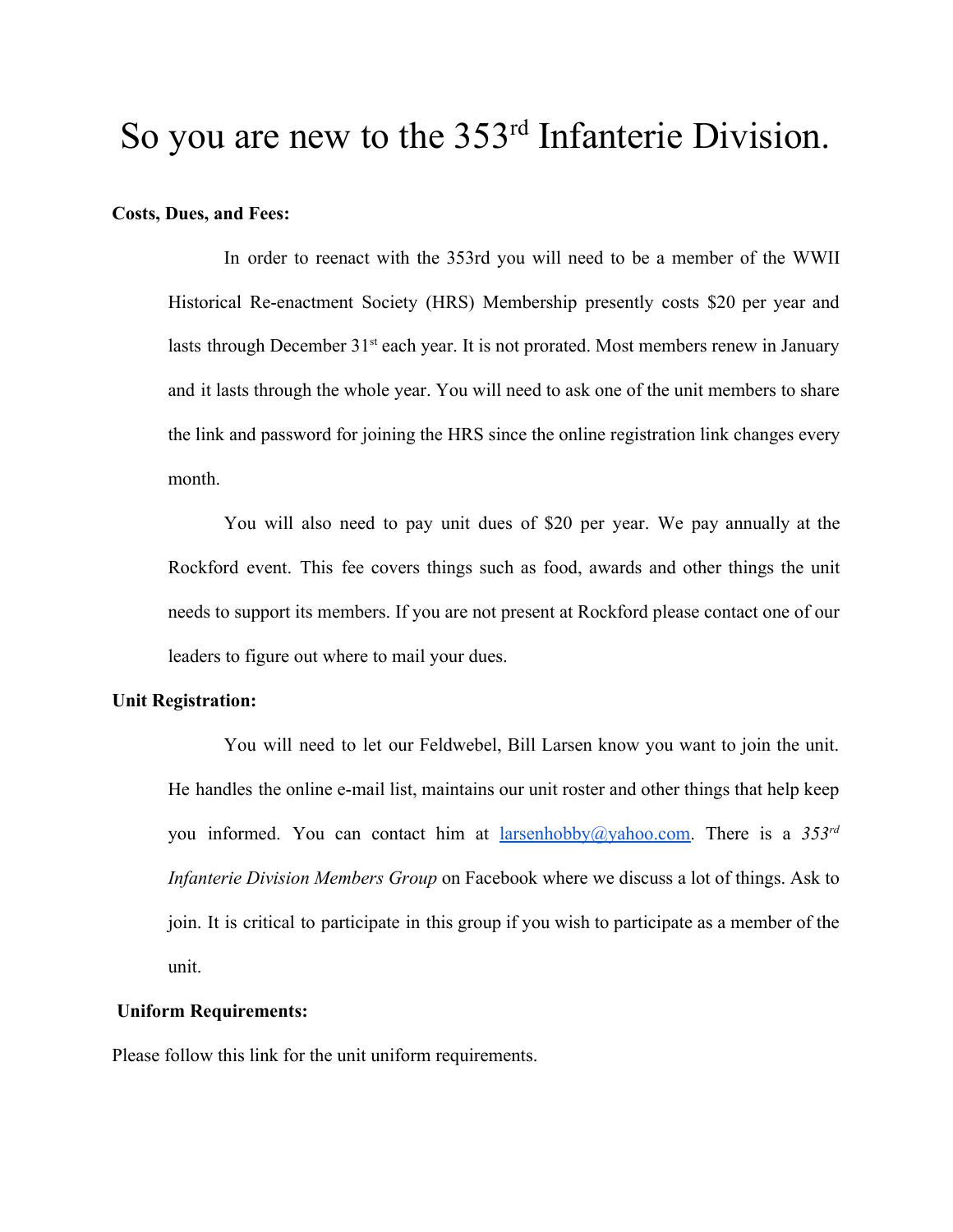## <http://www.353id.org/uniform.html>

For information on making an informed purchase of German boots follow the links.

[http://talbotsfineaccessories.com/boots/German%20WWII%20Schnurshue%20\(Low%20Boots\)](http://talbotsfineaccessories.com/boots/German%20WWII%20Schnurshue%20(Low%20Boots)%20evaluation.pdf)

[%20evaluation.pdf](http://talbotsfineaccessories.com/boots/German%20WWII%20Schnurshue%20(Low%20Boots)%20evaluation.pdf)

[http://talbotsfineaccessories.com/boots/German%20WWII%20Marschstiefel%20\(Tall%20Boots\)](http://talbotsfineaccessories.com/boots/German%20WWII%20Marschstiefel%20(Tall%20Boots)%20Evaluation.pdf) [%20Evaluation.pdf](http://talbotsfineaccessories.com/boots/German%20WWII%20Marschstiefel%20(Tall%20Boots)%20Evaluation.pdf)

# **Buying your first uniform**

Many guys borrow uniforms to start with, but at some point you will purchase your own uniform. Before you do that, talk to other unit members and learn from their mistakes. Most of us have purchased uniforms or equipment that turned out to be poor quality or unnecessary. Do not shy away from used gear and uniforms. This can save you quite a bit of money. Ask around and bring cash to events.

Buying a feldbluse (tunic) can be one of the most challenging things for new guys. The tunic itself does not come with everything you need on it. The tunic will need to have the insignia sewn on and this is challenging for some guys. Many of the uniform suppliers will sew it on for you for a price. For a basic impression you will want a woven subdued late war bevo breast eagle and late war generic litzen for the collars. You will also need a set of field grey wool shoulder boards with white piping. Additionally you will want to get a set of belt hooks for the tunic. Many guys order the uniform and then are frustrated to discover they need additional items to finish it off.

Another common pitfall is purchasing trousers. Forget what you think you know about your size. You are probably wrong! The only way to get proper trousers is to take a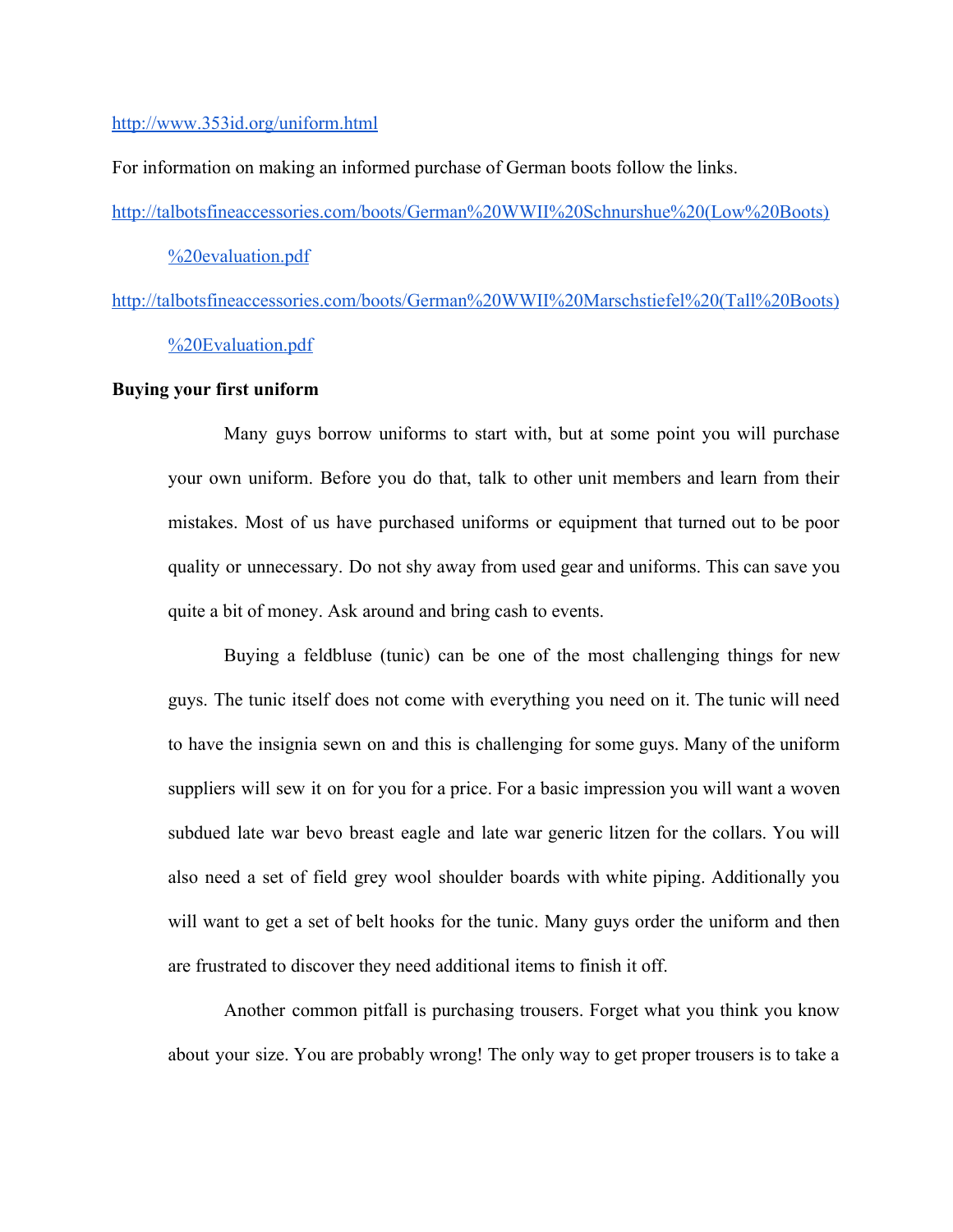tape measure and measure around yourself at your natural waist. THIS IS NOT WHERE YOU WEAR YOUR BLUE JEANS! The tape measure should be wrapped horizontally around you at the level of your belly button. I know you think you wear a size 36 pants but when you actually take the measurement you will probably find that you need a pair of 42s or some other equally ghastly size. One major contributing factor to the size dilemma is that clothing manufacturers lie about the sizes of their clothes. If you actually measure a pair of blue jeans you will probably discover they come out to be between 2 and 6 inches LARGER than the tag reads. That is because of vanity — no one wants to admit they have gotten fat. We look for brands of jeans that fit out body style. When we do this we are actually searching for brands of jeans that LIE TO US in just the right way to fit our bodies. This is called Vanity Sizing. This website provides the information quite clearly <http://www.ties.com/blog/pants-size-comparison> I compared many brands of pants and found that EVERY SINGLE pair was larger that the listed size with the average being 2.5 inches larger and they ranged up to 4 inches larger. When all is said and done, put your ego aside and buy the size you measured.

## **Grooming standards:**

You will need to have and appropriate haircut for a German soldier of WWII. This means, among other things, no hair should be touching your ears.

You will also need to be clean shaven. German infantry soldiers did not wear beards or mustaches except in the rarest of circumstances. If you have a beard or mustache you are particularly attached to consider how much you want to re-enact WWII. You will need to shave.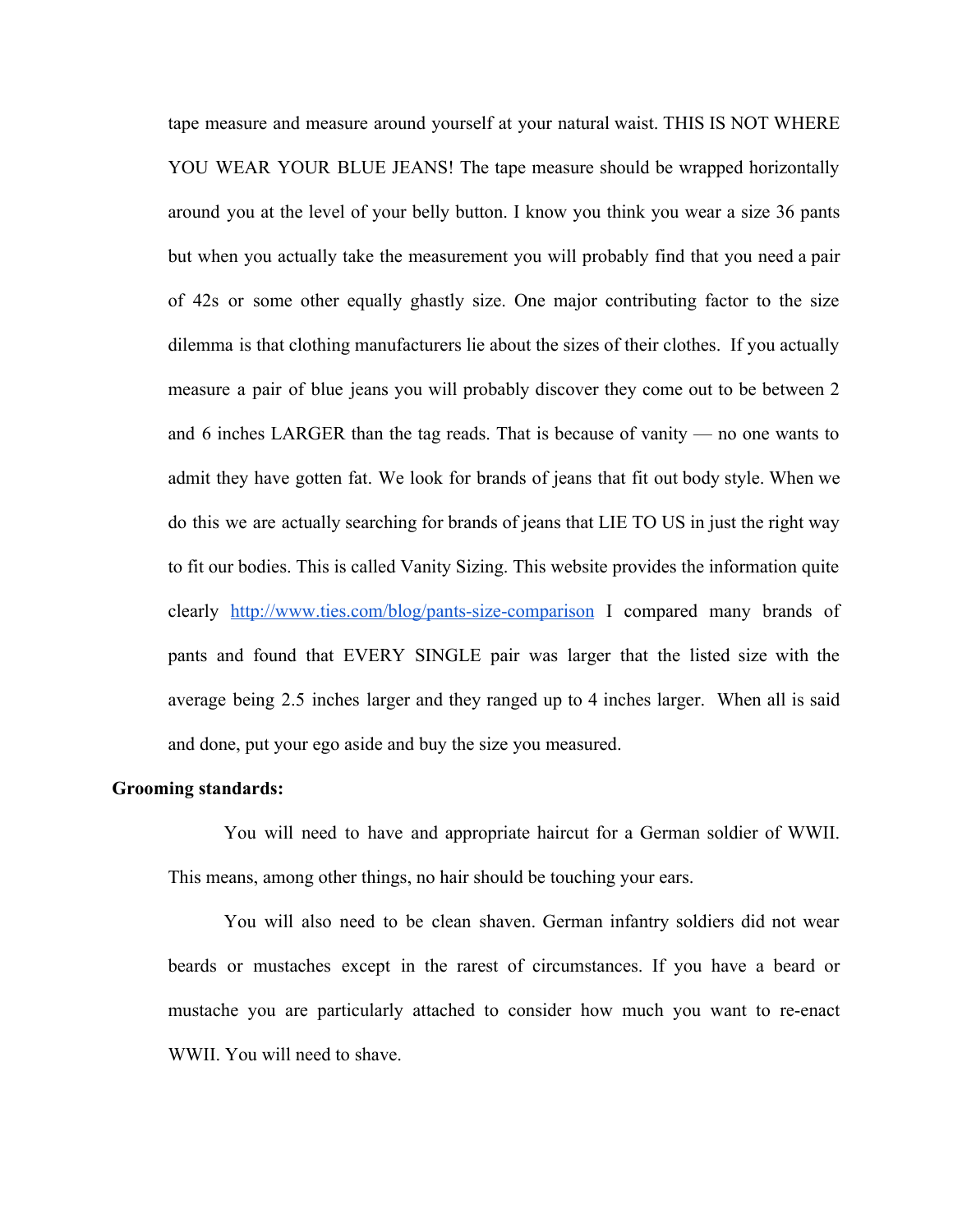# **Eyewear:**

Glasses were comparatively rare in the German army. If you can see without your glasses please put them away. If you cannot see without correction then consider contact lenses. If this is not an option then get some appropriate eye where. For military eyewear look for Dienst-brille (German service glasses) glasses. There are reproduction ones made and can be had for under \$30 with clear plastic lenses. Your local eye shop can put your prescription in them.

Most photos of German soldiers wearing glasses show them wearing civilian frames. For this an option is to get modern glasses that pass for period correct civilian frames. Another is to buy original WWII period vintage frames at an antique store or flea market and have the lenses replaced. A company called Zenni Optical will sell you glasses in your prescription for under \$20 (including frames, lenses and delivery). This is the pair and  $\mu$  pair I wear. [http://www.zennioptical.com/450015-metal-alloy-full-rim-frame-with-spring-hinge.htm](http://www.zennioptical.com/450015-metal-alloy-full-rim-frame-with-spring-hinge.html)

They are not perfect, but they are a decent approximation and will get you going.

# **Field Gear:**

One very confusing thing can be how does all the field gear work together and where is it worn. This video is helpful to answer that question[.](https://www.youtube.com/watch?v=ebeUBQLkdkc) <https://www.youtube.com/watch?v=ebeUBQLkdkc> The German soldier had lots of optional field gear. Here is the list of what you really need for an infantry impression in addition to your uniform:

helmet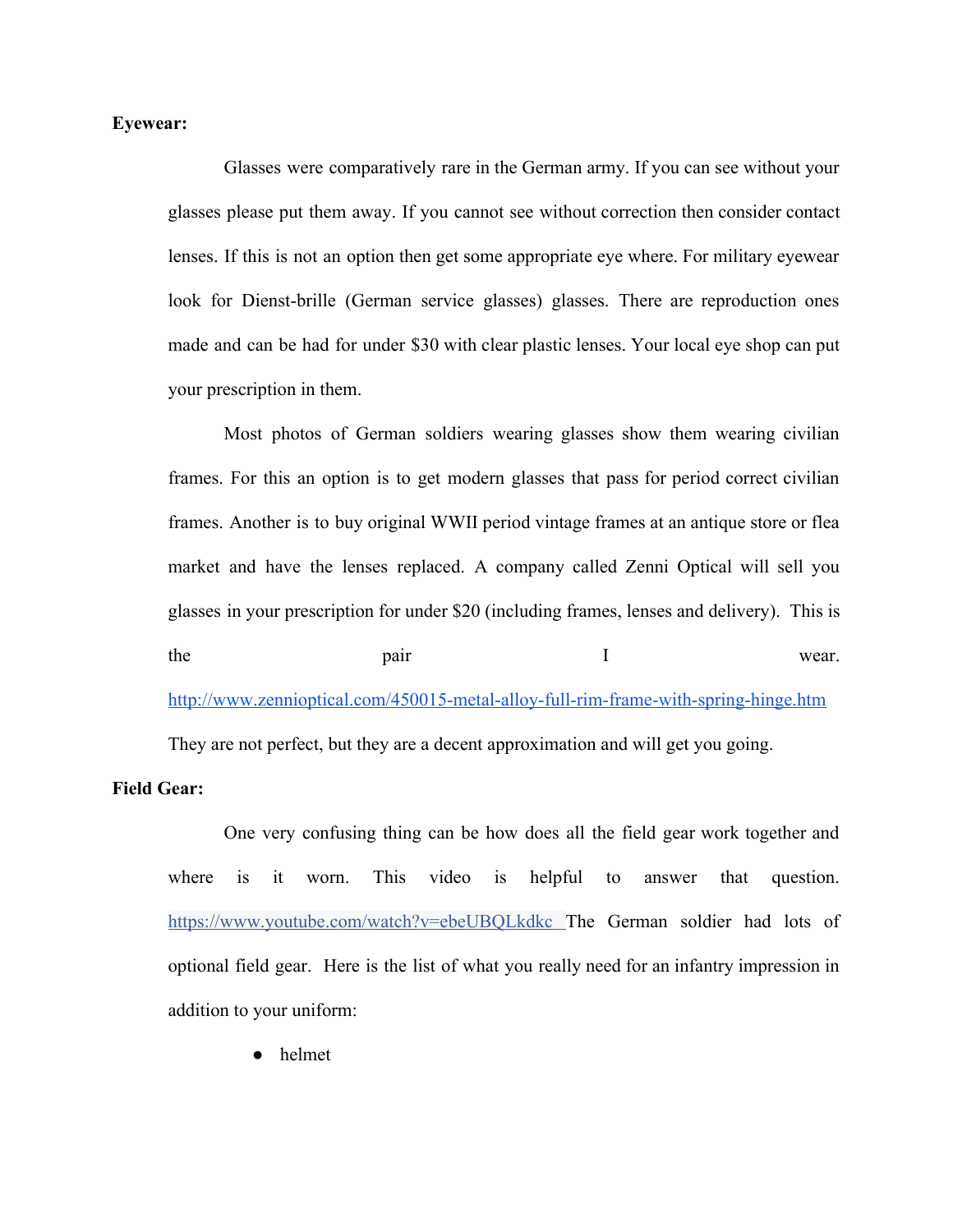- Y-straps
- Gas mask canister
- Kar98k rifle (See below)
- **Belt**
- Buckle
- 2, black, three-pocket, 3-strpper-clip wide, WWII ammunition pouches
- Bayonet, scabbard, bayonet frog
- Shovel and shovel carrier
- Bread bag
- Canteen with cup
- Having items such as a mess kit, mess kit strap, and fork/spoon combo will be good if you will be in the field for more than one day. There are plenty of add on items and optional gear but this list will get you going.

# **Re-enactor Etiquette**

If this is your first event you will want to take a lot of pictures. That is understandable but do this after hours or where no one else can see. It is very poor form to allow the public to see you walking around with your digital SLR taking pics unless you are the official photographer for the event or the unit. If you want to take pictures take your uniform off and become a member of the populace.

Leave modern items behind. You don't need that cooler and lawn chair. If you have medication or something you need to carry, by all means bring it, but keep it out of sight. Put it in a pocket or in your gas mask can.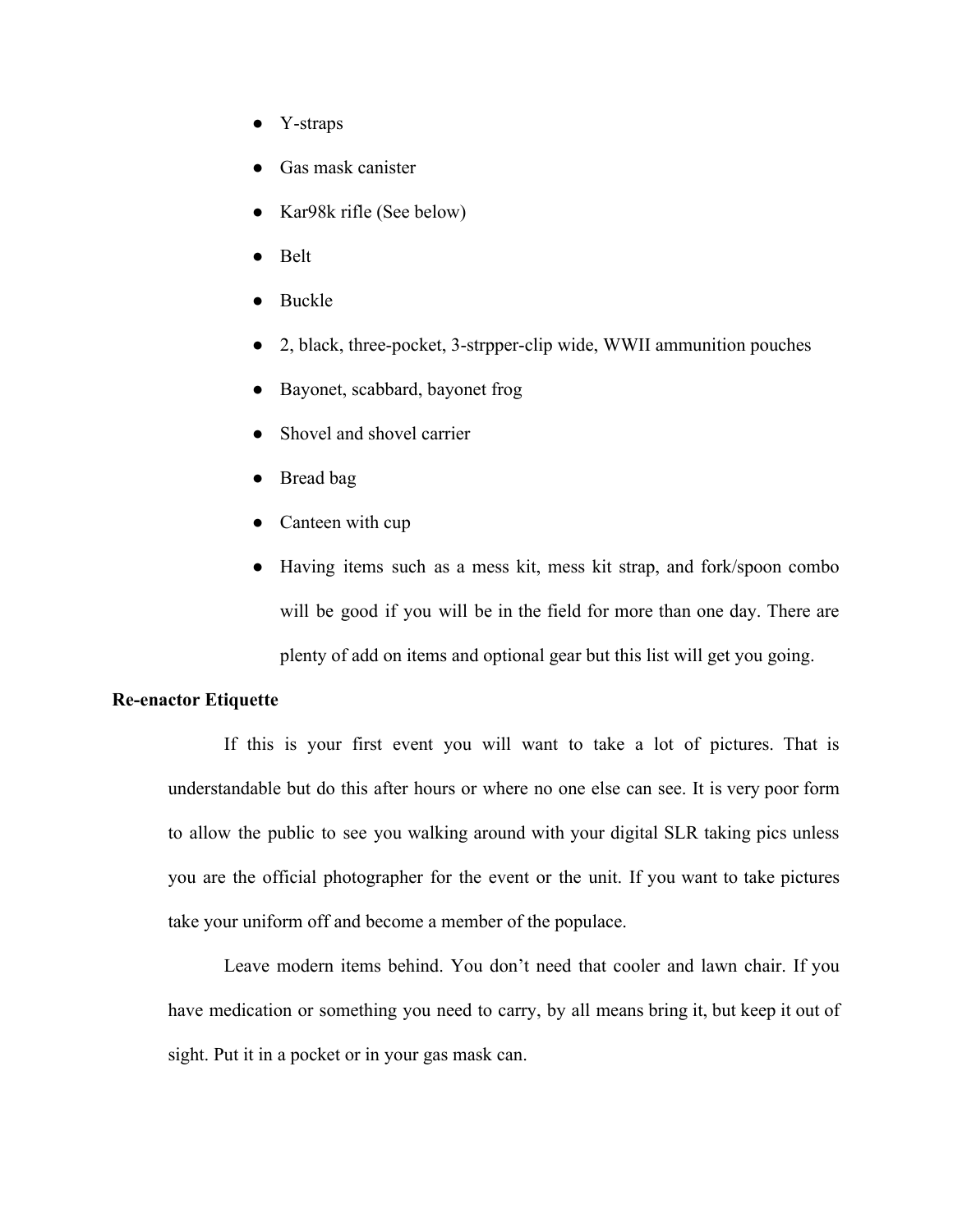Turn off your phone. If it is vital you have it on then you must silence it and get out of sight before answering any calls or replying to any texts.

When you die in battle do so in a comfortable position and be prepared to stay there for a long while. If you are dead — be dead. Lay still and don't talk about the Chicago Bears with the other dead guy next to you.

Never give the Nazi party political salute with the right arm raised under any circumstances. German army soldiers saluted like most other nations. This is prohibited by HRS rules.

As a new guy, be prepared to work hard. Look for what needs doing and lend a hand. If someone asks for a volunteer (or Freiwilliger) step up and do the work. If the unit is hosting or helping with the event (such as Rockford) be prepared to come early and stay late to take care of that which needs to be done. You are no longer a visitor. This is your duty. Do it willingly.

If someone who outranks you tells you to do something do it immediately and without question. You are re-enacting a German soldier. It is not your job to ask the feldwebel why he wants that crate placed behind the house it is your job simply to put the crate behind the house. If a more seasoned re-enactor (even one who does not outrank you) tells you to do something take their advice and do it. There is probably a reason for it. In this case you may want to ask them why so you can learn from the situation.

There is lots of cool stuff at a re-enactment. Much of it is very expensive and a lot of it is very valuable originals. Please do not touch anything without getting permission. This is especially true for firearms. These are expensive and may be damaged from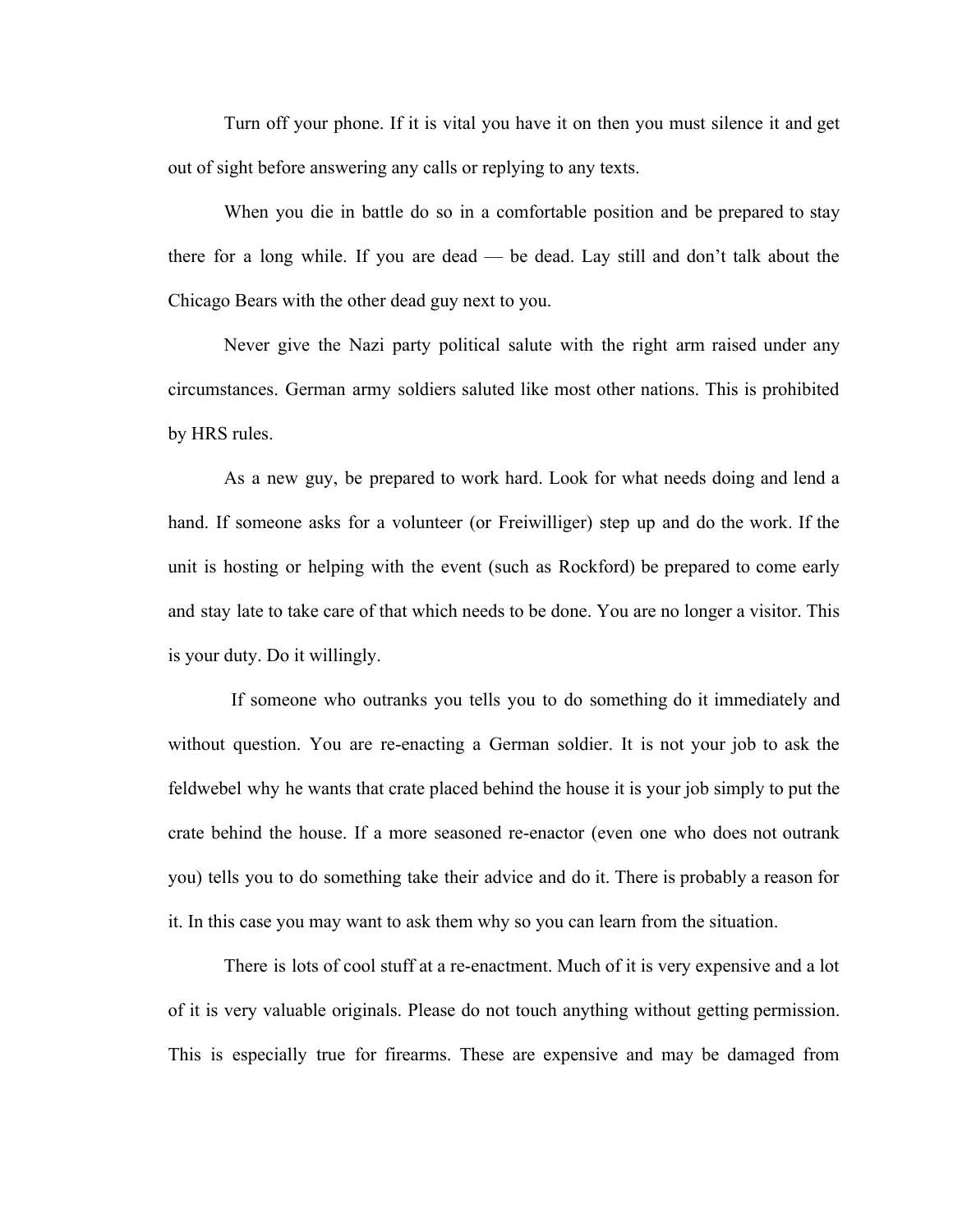improper use. If your buddy dies with his full auto MP40, do not pick it up in the heat of battle and start blazing away.

If you must leave the event site you should remove all items bearing Third Reich insignia. This includes traveling to and from the event. We don't want to get reports of a "Nazi" walking into Burger King in the local paper and have it be one of our guys.

Remember you are re-enacting a member of the German army. Germans are traditionally a neat and orderly people. This is even more so in the Military. Do not leave your junk lying about. If you slept overnight in a zeltbahn or in a barracks, straighten up your bunk or the area in which you slept.

Leave your drama at home. We are all about cooperation with one another. We work hard together and are all pulling our oars in the same direction. We get much further that way. Similarly leave any racist, offensive, or sexually provocative behavior at home. If you make racist statements, tell off-color jokes or behave in a sexually inappropriate manner you will be asked to leave the unit.

### **Take care of yourself physically.**

Being at a re-enactment is exciting. It is easy to forget to eat or drink. You will often be walking or running more than you are used to. Your will also probably be wearing more wool in the summer than you are used to. Don't be afraid to take a break. Drinking enough water of vitally important. Even when it is in not hot or sunny you need to keep drinking. There are three rule of thumb to keep in mind with staying hydrated--

1. if you are thirsty you are already dehydrated,

2. if you are not urinating frequently you are not drinking enough, and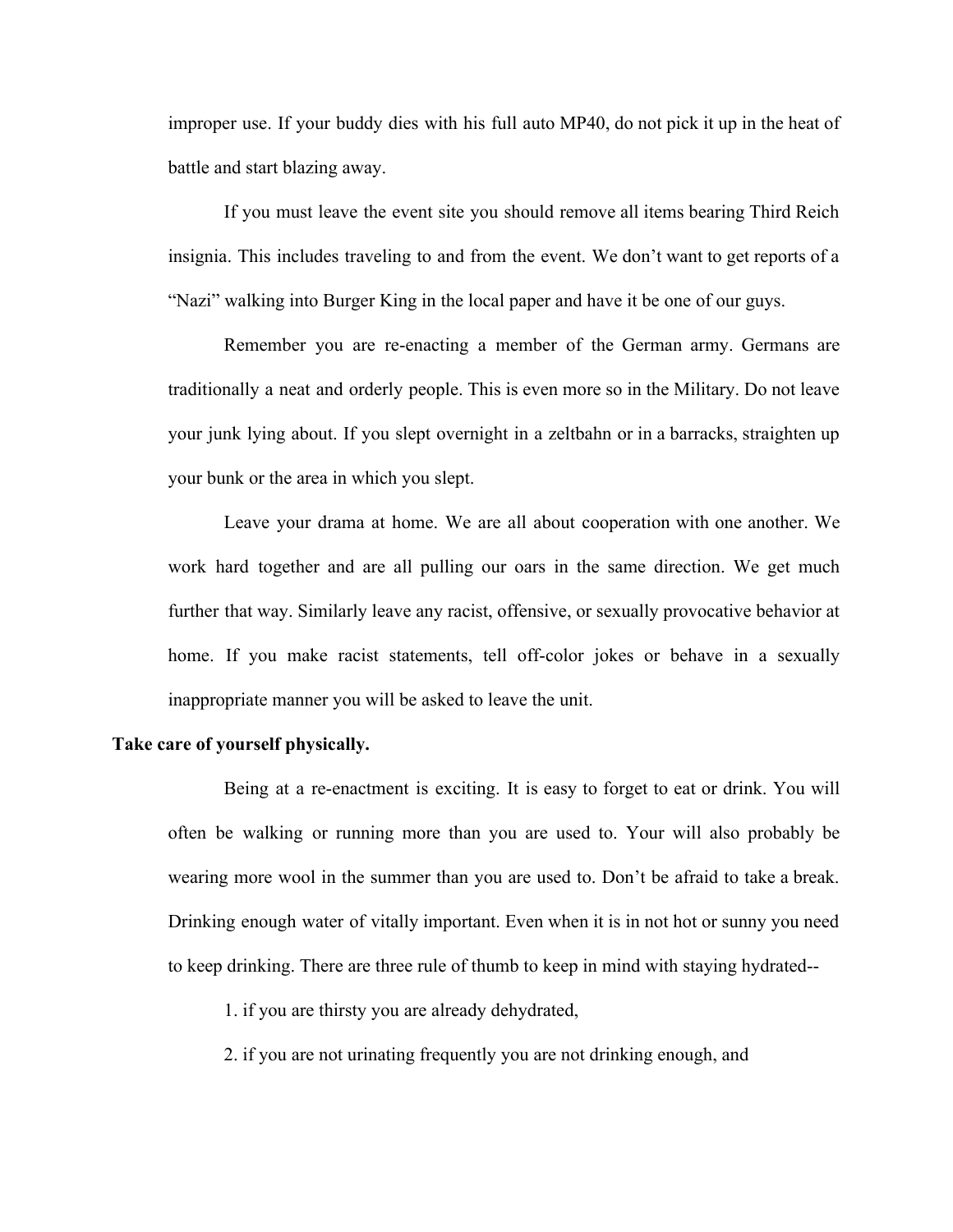3. if your urine is anything but clear, you need more water.

## **Speaking to and in front of the public:**

At a public event while engaged in a battle where the public can see and hear you speak in German. If you are not able to speak German then you should remain silent to the maximum extent possible. If you must speak in English during a battle do so in such a way that the public cannot hear you. When you are interacting with the public during static displays or in question and answer type sessions it is strongly encouraged that you speak in English and answer any questions you are asked in a knowledgeable fashion. If you do not know the answer do not be afraid to tell them you do not know. If possible seek out a more experienced re-enactor who can answer the question.

When in the public eye (or ear) do not talk about blatantly modern topics unless directly addressed about that topic by a member of the public. There is plenty to talk about with your fellow re-enactors. This is a great time to listen to them and learn. Feel free to ask questions about what other re-enactors are doing and why. You will learn and so will the public.

Often the public will assume you can speak German because you are wearing the uniform. If you are able to converse with them feel free to do so. It is a great opportunity to practice. If you cannot speak German politely tell them that you can't.

Avoid associations with Nazism and the Nazi Party. You are a German soldier. Being in the German army prohibited you from being a party member. You are representing a common German soldier.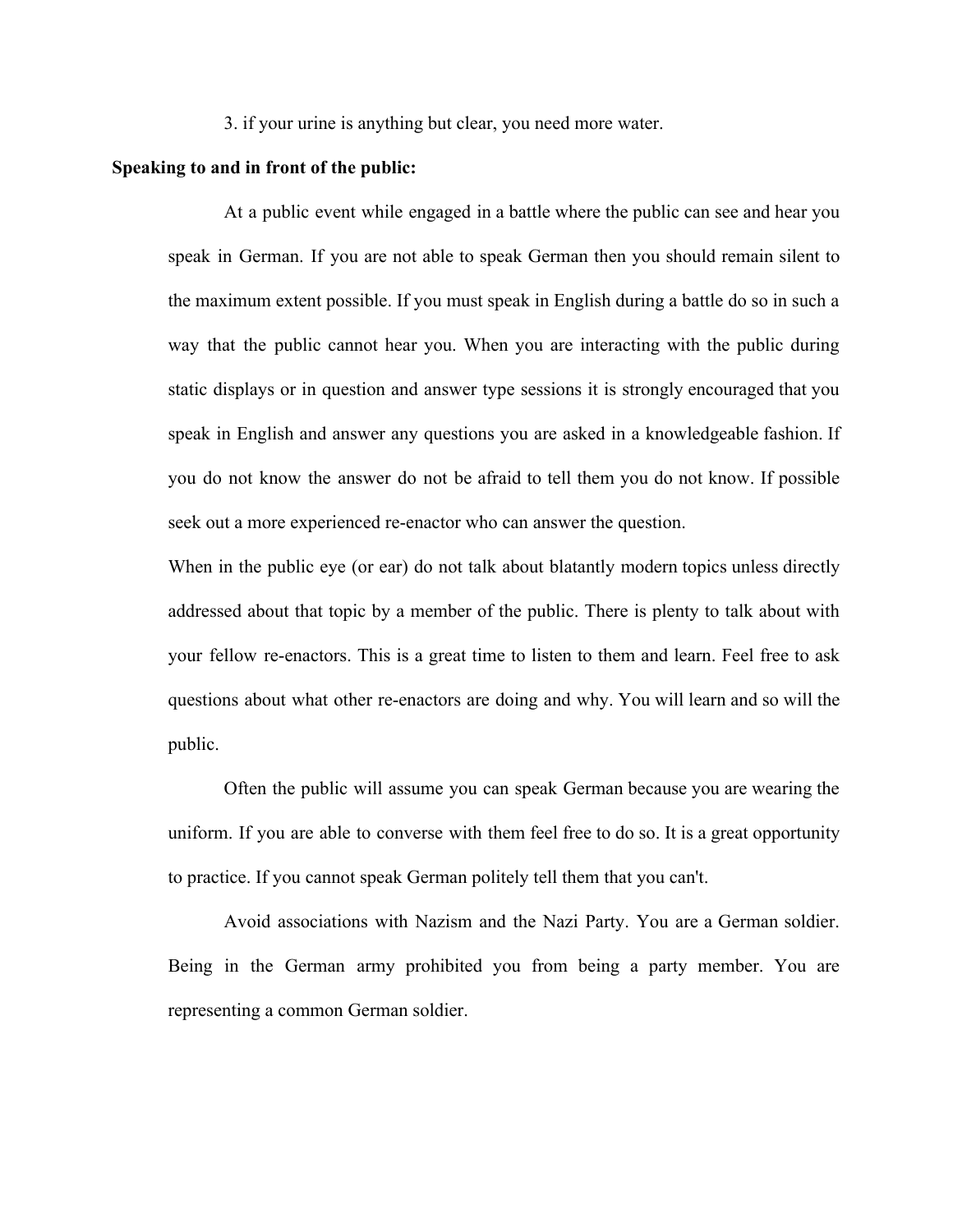Do not take offense if someone refers to you as a Nazi soldier. Gently correct them by telling them you are a German soldier and not a Nazi soldier. Many people do not know the difference. This is a great opportunity to educate them. A very small percentage of the public will have a very negative reaction to you and will not to be able to separate the German army from Nazism and you as a re-enactor from an actual living Nazi. Disengage from them as quickly and as graciously as you are able.

## **Obtaining your Rifle:**

The one and only firearm you need is a Mauser Kar98k. This rifle was the backbone of the German army. Firearms such as pistols or the MP40 were reserved for specific ranks within the army or specific duties. You do not need to buy a rifle right away. There are far more Mausers in the safes of our unit members that there are people. Let folks know you need to borrow a rifle and someone will bring you a rifle and blanks. If you borrow one, treat it with respect and return it cleaned and well cared for (See below.)

Your first gun should be a plain and simple Mauser rifle. Look for one that is in solid condition, but not a collector's item. Some amount of wear and tear on the rifle is perfectly fine, but it should be serviceable. Remember this rifle will be in the field and will be subjected to rain, mud, sand and other forms of abuse. Russian captured rifles that have the markings peened out can be a good value and tend to be quite solid. The prices on Mausers can vary wildly and there are many Mauser models that appear similar to the Kar98k that can confuse you. If you are not sure of a rifle, don't buy it without asking for help. There are many knowledgeable gun guys in the unit who would love to steer you in the right direction. Someone may even have one for sale. Buying from other unit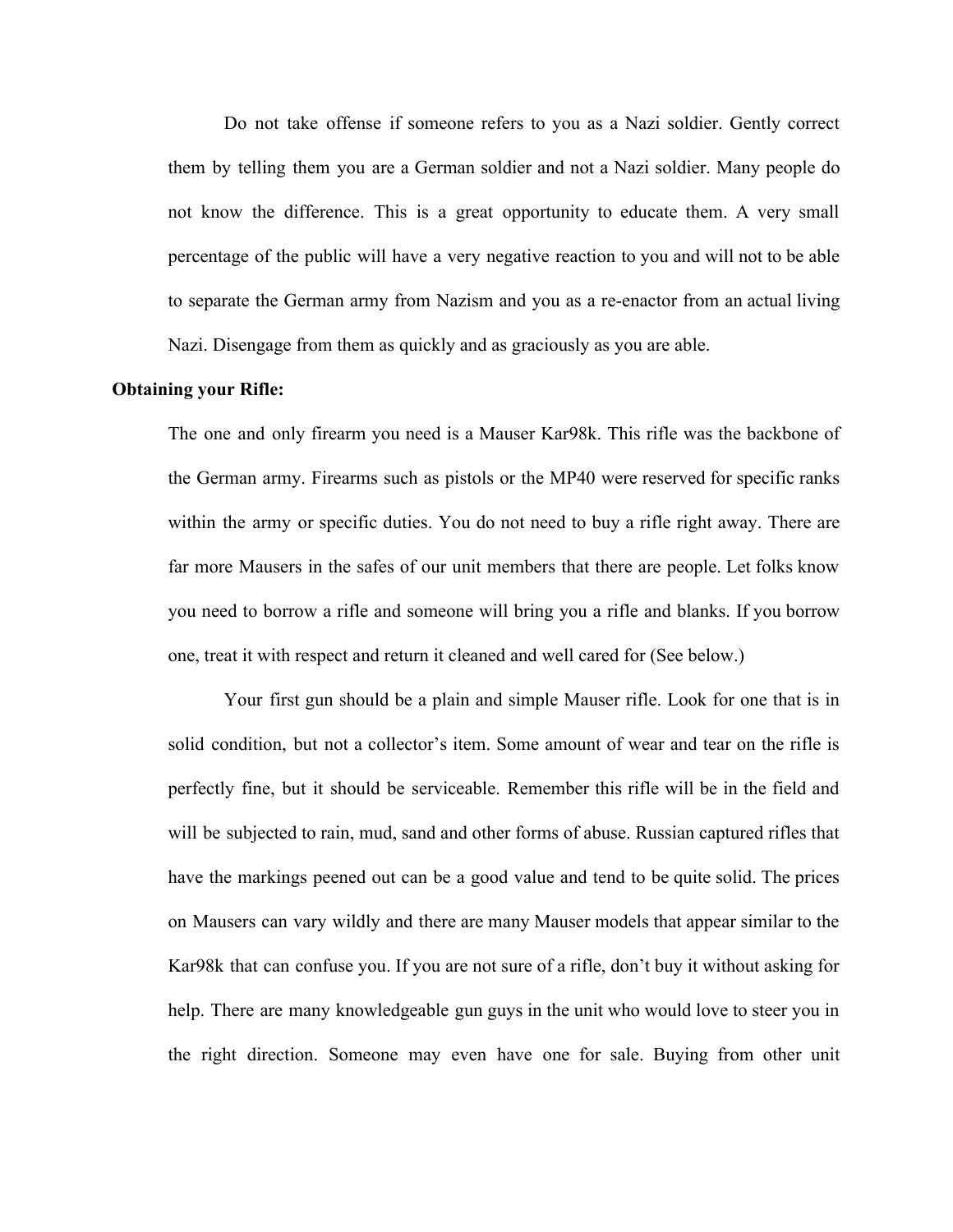members or re-enactors in general tends to be a very economical and safe way to purchase a gun. Remember these are real guns and all gun laws apply. In Illinois, where many of our members live, you will need to have a FOID card and be legally able to possess and purchase a firearm. Here is a link to Illinois gun laws [http://www.isp.state.il.us/docs/ptfire.pdf.](http://www.isp.state.il.us/docs/ptfire.pdf) If you do a face to face sale/purchase you must follow all applicable laws. Two important laws are the requirement for a 24 hour waiting period (This begins when the parties agree on the sale not necessarily when the transaction takes place) and the new requirement for the seller to verify that the buyer's FOID is valid on face to face sales between private parties. This form is located here and requires only two pieces of information (the buyer's date of birth and FOID number) takes only seconds to complete.

<https://www.ispfsb.com/Public/Firearms/FOID/PersonToPersonFirearmTransfer.aspx>

# **Blanks and Firearm Care:**

Different guns need different blanks. For most Kar98k rifles the red tip 8mm blanks work perfectly. These however are very loud, forceful and can be expensive. The unit resizes 7.62x51 Nato (.308) blanks to fit into 8mm rifles. Some of these rifles have well used and worn chambers. If this is the case with your rifle you may find that it can run 7.62x51 Nato (.308) blanks just fine without resizing. The Israelis also purchased many German army WWII Mausers in the late 1940s and rebarreled them for 7.62 NATO. For some rifles, even the dark green or black West German plastic .308 blanks will work. It is best to try out several types of blanks to see what works in your rifle.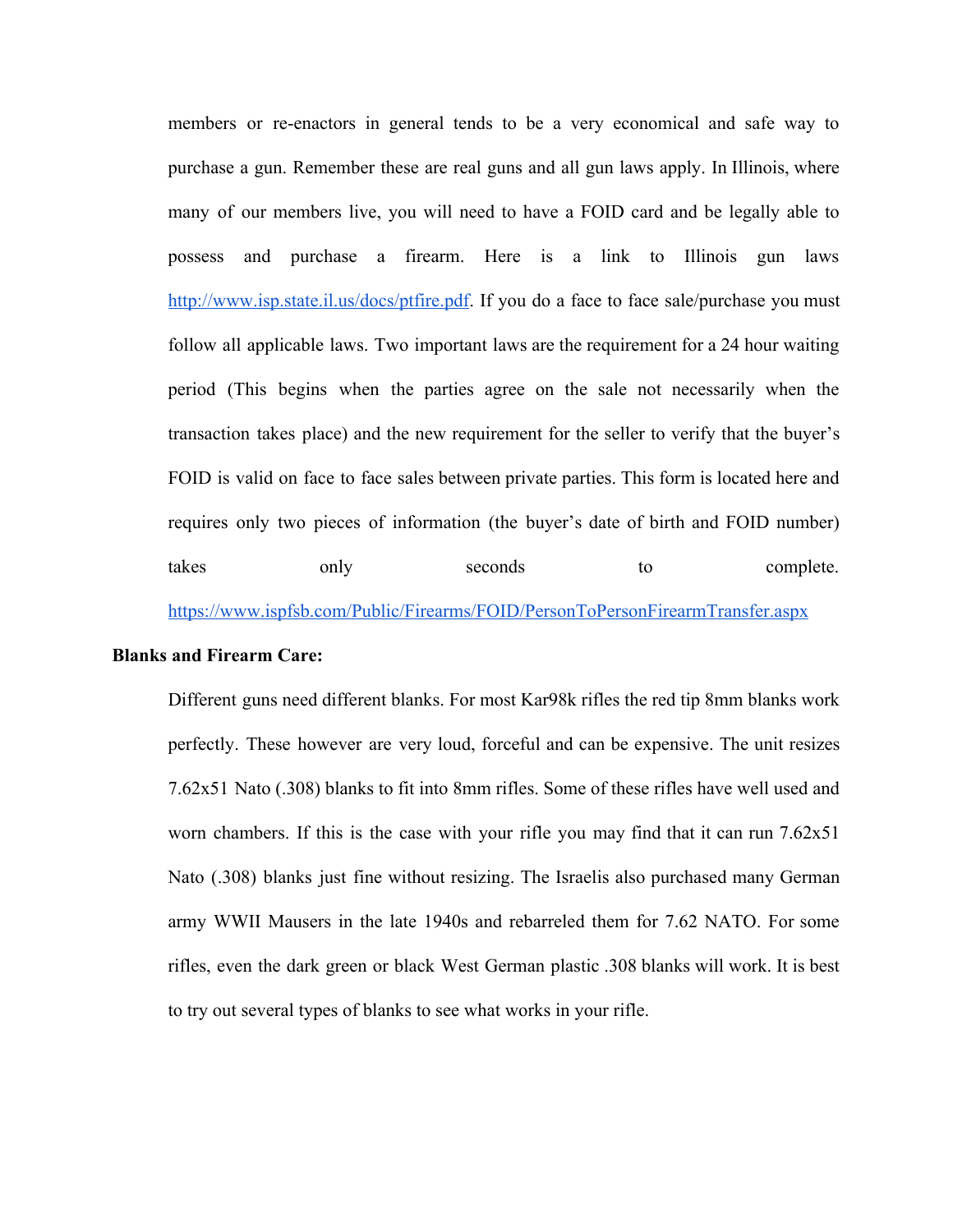When you are done shooting for the day, you need to clean your rifle. Blanks can be quite dirty and a small percentage of the blanks on the market are even corrosive. The shorter .308 blanks also deposit more material in the chamber, which can build up and prevent loading of full length 8mm blanks. There are plenty of videos on the internet on how to properly clean a rifle. (Here is one of many <https://www.youtube.com/watch?v=nB5ckKcebMY>) If you are not sure what to do and the videos did not tell you enough, feel free to ask for help at an event. We were all new once and caring for a 70 year old Mauser rifle is not second nature to most folks. Take your time and do it right. Your firearm is both an expensive item and a piece of history. These rifles are not being made any more. You are the caretaker of this rifle for a future generation. Treat it with respect and give it the maintenance, cleaning, and lubrication it deserves.

## **Re-enactor Safety: (adapted and expanded from the HRS website)**

- No weapon is to be fired directly at anyone closer than fifty (50) feet or whenever anyone is close to the muzzle of a rifle. This applies to the persons who are next to you, as well as in front of the muzzle. Watch out for the other person's hearing. Never fire a firearm when the muzzle is near another re-enactor or spectator even if they are on your side. Be especially aware of where the "dead" are lying. One very safe practice would be always to misdirect your fire and never aim at another person.
- Strongly consider wearing earplugs to preserve your own hearing.
- In any urban type setting be aware of windows. These can be shattered by the force of a blank's shockwave near the muzzle.